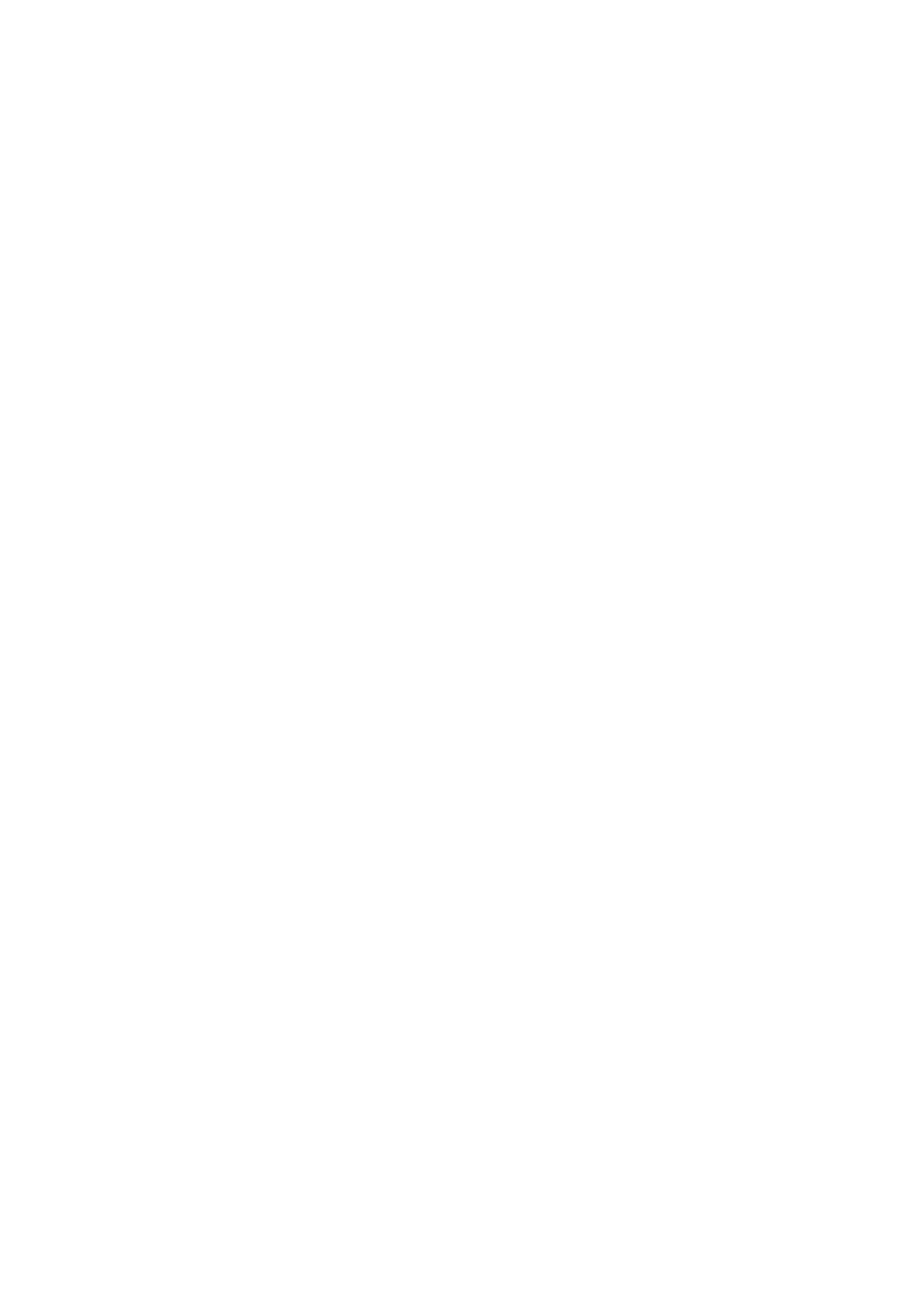*I certify that this PUBLIC BILL, which originated in the LEGISLATIVE COUNCIL, has finally passed the LEGISLATIVE COUNCIL and the LEGISLATIVE ASSEMBLY of NEW SOUTH WALES.*

*Legislative Council 2011* *Clerk of the Parliaments*



New South Wales

# **Director of Public Prosecutions Amendment (Disclosures) Bill 2011**

Act No , 2011

An Act to amend the *Director of Public Prosecutions Act 1986* to make further provision for the duty of disclosure imposed on police officers investigating offences.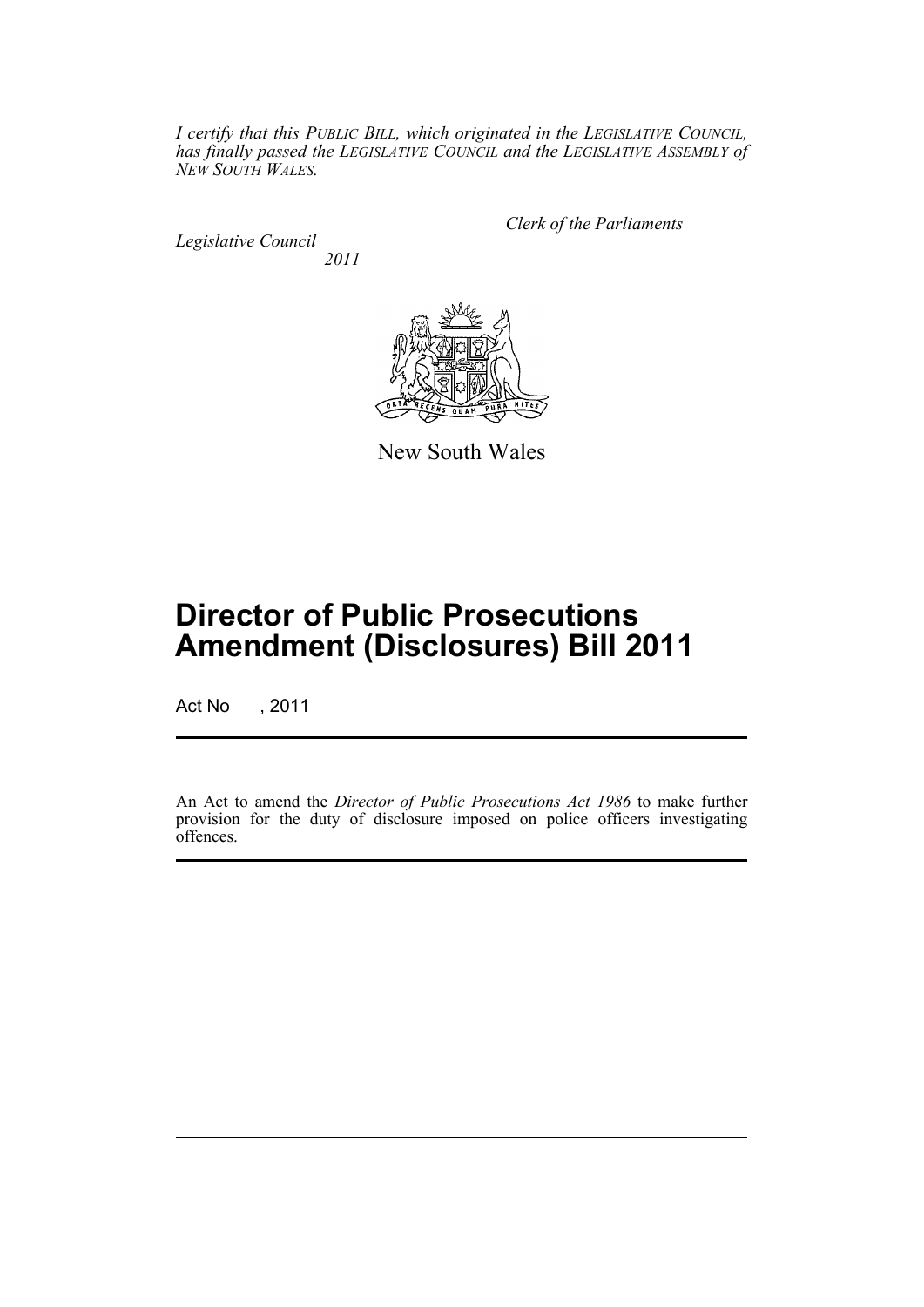### <span id="page-3-0"></span>**The Legislature of New South Wales enacts:**

#### **1 Name of Act**

This Act is the *Director of Public Prosecutions Amendment (Disclosures) Act 2011*.

#### <span id="page-3-1"></span>**2 Commencement**

This Act commences on the date of assent to this Act.